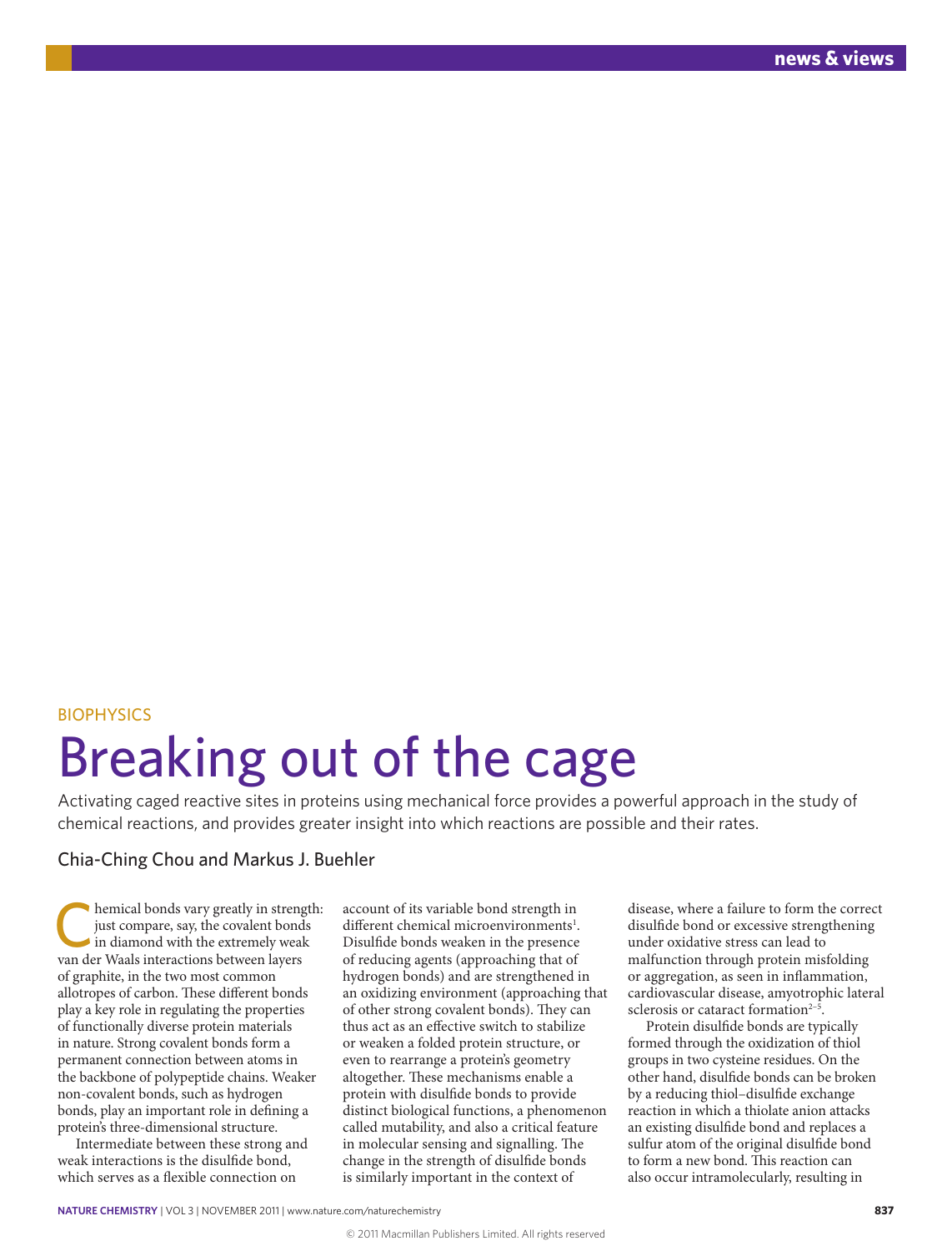## **news & views**

disulfide bond reshuffling. In biology, such an intramolecular thiol–disulfide exchange reaction represents a mechanism to repair incorrectly formed disulfide connections and to adjust a protein's folded geometry based on external signals. Because the number of protein atoms remains constant during the reshuffling of disulfide bonds, this process is called disulfide bond isomerization.

Now, writing in *Nature Chemistry* <sup>6</sup> , Jorge Alegre-Cebollada, Julio Fernández and coworkers present the first direct observation of the kinetics of disulfide bond isomerization in a protein. They designed a protein molecule that contains two disulfide bonds A and B (Fig. 1a). Disulfide A serves as a 'cage', which prevents either of its cysteines from reacting with a second hidden disulfide, B.

Once disulfide A is broken, secondary reactions associated with disulfide B are possible. Caged structures can be found in many natural systems, for example in caged molecules that can be photoactivated, where ultraviolet light serves as the trigger to allow



**Figure 1 |** Reactions of caged disulfide (DS) bonds assessed through a nanomechanical approach, and potential applications in a microfluidic device. **a**, In step i, the applied force causes disulfide A to break when it is exposed to the reducing agent. In step ii, one of the cysteine (CYS) residues produced by breaking disulfide A reacts with the hidden disulfide B. This enables the reactions in step iii, which can follow three possible pathways as shown. There are different numbers of amino acids in the red and blue loops that are released on increase of the force, so the force–displacement measurements display a distinct elongation on breaking of the disulfide bond. This allows the specific pathway of isomerization or intermolecular thiol–disulfide exchange to be identified directly from the analysis of the nanomechanical behaviour. **b**, A potential application of force-activated caged disulfide bonds in flowdriven self-assembly of materials. Elongational flow exposes molecules to mechanical force sufficient to break disulfide bonds and allow reaction at secondary sites that are unchanged in this process. These secondary reactions could be used to control the self-assembly of biopolymers into micelles or other fibre-like structures, including crosslinked polymer networks.

reactions at a hidden site<sup>7</sup>. In the present study, instead of light, a mechanical force, applied using an atomic force microscope, is used as a signal. The advantage of this nanomechanical approach compared with using light is that it allows a detailed analysis of the steps in the chemical reactions through the availability of time-resolved force–displacement data, which can be directly associated with the molecular mechanisms of different chemical reactions.

The different reactions that occur are detected as distinct extensions of the protein (Fig. 1a). In the presence of a reducing agent (L-cysteine), disulfide A is the first to break. The applied force means that the two cysteine residues are immediately separated so that recombination is impossible, but this 'uncaging' leaves one residue near to disulfide B, which becomes the site of a secondary reaction. Disulfide B can be broken by three competing pathways — two different isomerization reactions in which one of the two cysteine residues in B reacts with the uncaged cysteine residue from A, or a third pathway in which disulfide B directly interacts with the surrounding reducing agent. The geometry of the protein and the number of hidden amino acids confined by the disulfide bond determines the magnitude of elongation<sup>8,9</sup>. Hence, the pathway of the reaction can be directly inferred from the recorded force–displacement data after the secondary reaction and the rate from the frequency at which such an elongation occurs.

An interesting finding from these experiments<sup>6</sup> is that the kinetics of disulfide isomerization are highly dependent on the concentration of the reducing agent. An increase of this concentration leads to a decrease in the rate of isomerization reactions and a dominance of the thiol– disulfide exchange. Notably, the two pathways of isomerization open to disulfide B show different reaction rates, suggesting a regiospecificity of disulfide isomerization. Current theoretical models<sup>10</sup> do not provide a thorough explanation of this regiospecificity, pointing out a need for further investigation.

The nanomechanical approach used here provides an exciting opportunity to study the reshuffling behaviour of disulfide bonds in the context of various diseases or engineered biomaterials, using force–displacement measurements as a powerful approach to elucidate the kinetics and mechanisms of chemical reactions. What's more, the changes in bonding within a protein during isomerization form an example of the universality–diversity paradigm of nature, where different functional states arise from the same building blocks and the structure controls the function<sup>5</sup>. The concept of a force-activated hidden site opens new avenues for designing materials. In existing